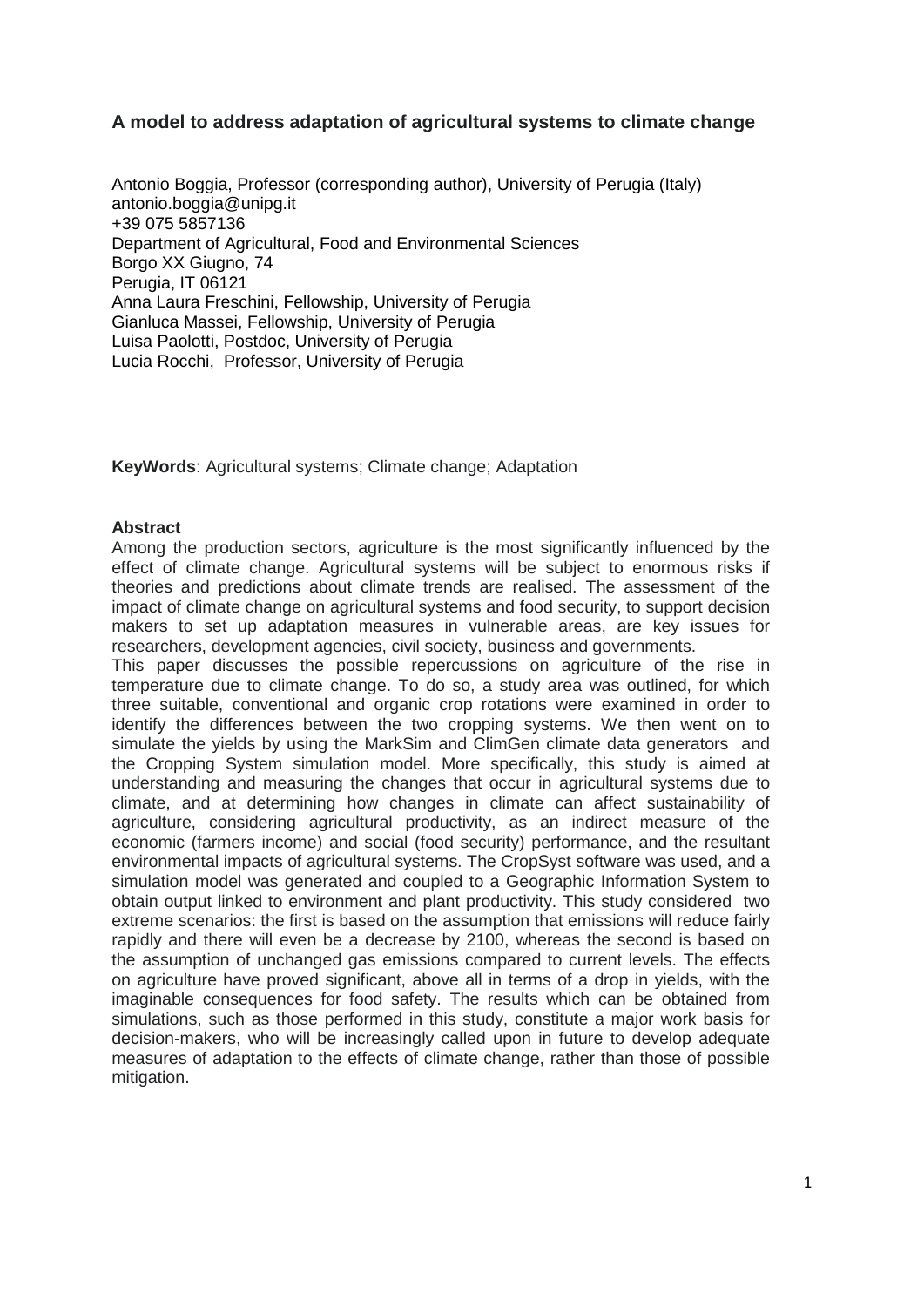### **Introduction**

In recent years, the global impact of climate change (CC) has dramatically affected air, land and water resources. The knowledge of its effects is fundamental not only for the development of sustainable agriculture, but also for food and water safety (Wheaton and Kulshreshtha, 2017).

The intrinsic characteristics of agriculture result in it being one of the sectors most affected by climate change, as it uses natural resources as production inputs, such as biodiversity, water and soil. So far, phenomena such as drought and excess humidity, or soil erosion and desertification have occurred more frequently in fragile areas. However, temperate zones are also experiencing alarming situations, which have a negative bearing on both dry and irrigated farming (Bischetti et al., 2014). Future scenarios for Europe predict that the rise in temperature due to human activity will have a greater impact than variations in rainfall (Moore and Lobell, 2014), which will be more intense (Bindi and Olesen, 2011).

The impact of CC on the agricultural sector is mainly due to the characteristics of the local environment, in which it occurs. In fact, CC influences agriculture's agronomic and subsequently economic performance, both of which are strictly linked to the local agricultural system and to the economic system in which the farm operates. Furthermore, the farmer's decisions and choices affect the farm's adaptability to the climate trend. At the same time, agriculture is one of the sectors responsible for climate change, due to the emissions ascribable to livestock breeding, to the use of chemical fertilisers and to intensive agricultural system management. On the other hand, agriculture also plays a role of mitigation, e.g. carbon capture (AEA, 2015). Agronomic adaptation e.g. sowing at a better time, introducing new cultivars, or reducing the use of fertilisers, also plays a major role in this context.

This paper discusses the possible repercussions on agriculture of the rise in temperature due to climate change. To do so, a study area was outlined, for which three suitable, conventional and organic crop rotations were examined in order to identify the differences between the two cropping systems. We then went on to simulate the yields by using the MarkSim and ClimGen climate data generators and the Cropping System simulation model.

#### **Materials and methods**

This study was divided into three phases:

1) The identification not only of the study area and its agronomic features, but also of the possible crop rotations, including production techniques.

2) The simulation of climate data compared to the reference scenarios for climate change, using the MarkSim and ClimGen climate data generators.

3) The simulation of crop yields, soil erosion, nitrogen and water balance by using the Cropping System simulation model (CropSys).

The study area covered the plain and hills around Lake Trasimeno in Umbria. The area features fertile lands, where numerous species can be grown and where the lake produces a mild, humid climate. The farms in the area are mainly small and few are irrigable, with a high percentage of arable land and timber cultivation. Although larger in size, organic farms represent a tiny percentage of the total. (Regione Umbria, 2014).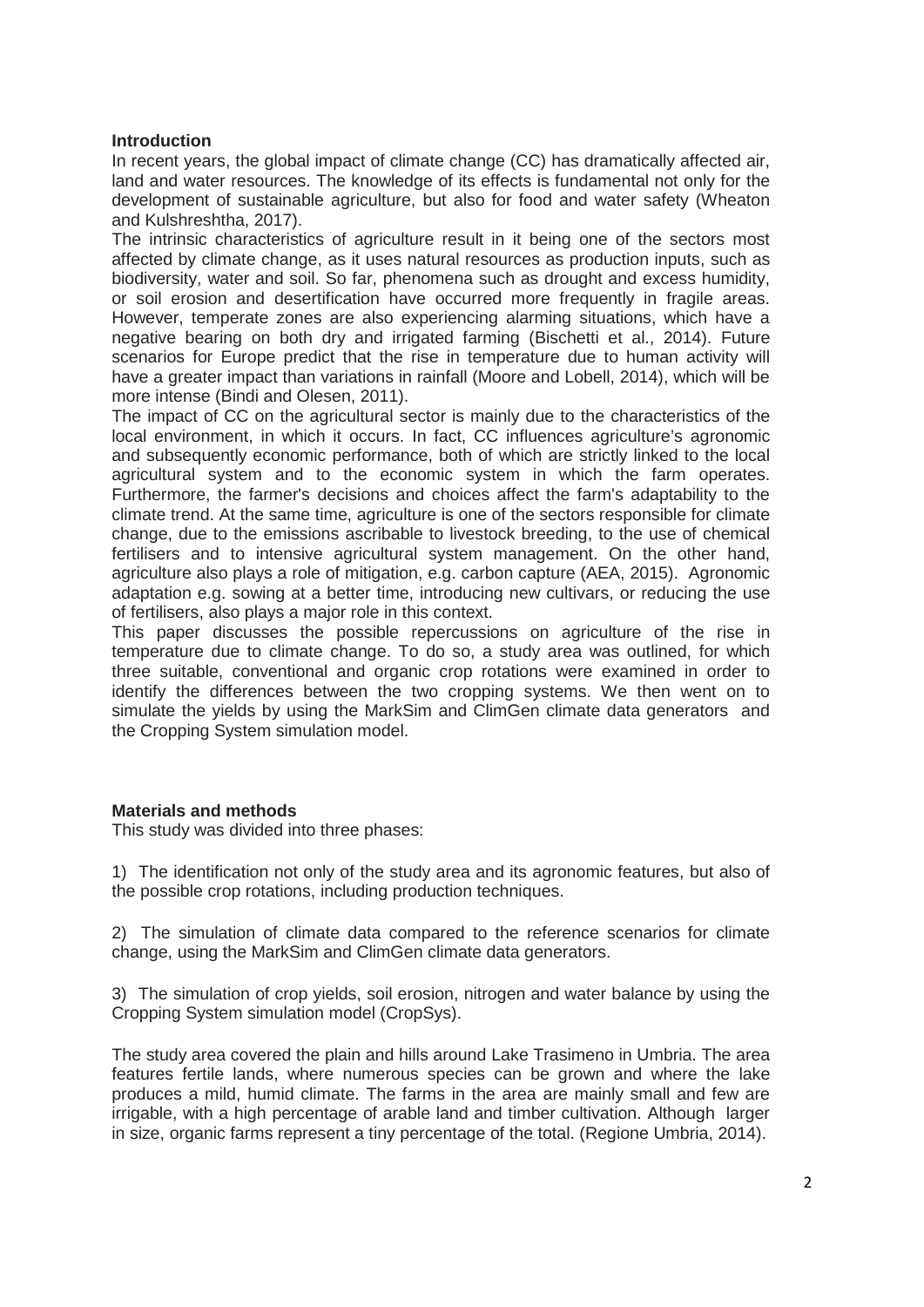To assess the effects of CC in the area, we took into consideration crop rotations consisting of autumn-winter crops (wheat and barley) and annual non-irrigated crops, typical of the area (sunflower, lentil and cowpea). These enable the best analysis of the effects of climate change, especially of the temperature rise in years of drought. The rotations examined were: soft wheat-sunflower (Triticum aestivum- Helianthus annuus); soft wheat-lentil (Triticum aestivum - Lens culinaris); barley-cowpea (Hordeum vulgare - Vigna unguiculata). The crop plan was identified for each rotation, together with the main cropping operations (preparation of the seed bed, fertilisation, sowing, aftersowing operations and harvest).

Once we had established the area and the crops, we moved on to simulate the climate data using the following climate generators. The first was MarkSim, a stochastic weather generator. The software enables future climate scenarios to be simulated and provides information on any part of the world, for which it uses historic daily data collected from 10,000 stations across the world over the last 15-20 years as its input (CIAT, 2014). MarkSim provides an output of up to 117 parameters, including daily rainfall, solar radiation and maximum and minimum temperatures. The second was another generator, ClimGen, which enables the effects of the increase in carbon dioxide on crop growth to be assessed depending on the use of water resources and crop solar radiation. By entering actual meteorological data, it produces daily climate data, e.g. rainfall, solar radiation, daily minimum and maximum temperature, wind speed and air humidity. The combined use of the two resulted in the simulation of daily meteorological data, which represented a statistical average for the individual year selected.

MarkSim enables climate scenarios to be used based on various emissions processed by the IPCC commencing from those years: these scenarios are named RCP (Representative Concentration Pathways) and are capable of providing estimates of future possible changes (Wayne, 2013). Their purpose is to provide simulations of the increase in the concentration of greenhouse gases (GHG) according to climate information (Wayne, 2013), in order to understand what the consequences could be arising from human-caused, global warming. The RCP were constructed, commencing with data regarding representative radiative forcing (or equivalent concentrations of CO2) of different greenhouse gases over time, which is why they are called representative concentration pathways (Wayne, 2013). Radiative forcing (RF) measures in watts per square metre (W/m²) how the earth's energy balance (Stocker et al., 2013) (energy entering and exiting the Earth-atmosphere system (Wayne, 2013)) has changed in 2011 compared to 1975. Radiative forcing can be estimated either on the basis of the substance emissions from human activities, or according to mathematical models, observation and the properties of greenhouse gases (Stocker et al., 2013).

The four RCPs differ according to the different values of radiative forcing in 2100 compared to 1750: RCP 2.6 indicates a radiative forcing of 2.6 W/m², RCP 4.5 corresponds to an estimated 4.5 W/m<sup>2</sup>, RCP 6 to a value of 6 W/m<sup>2</sup> and 8.5 W/m<sup>2</sup> for the RCP 8.5. This means that the higher the RCP recognition number, the higher global warming will be due to the increase in gas emissions (Figure 1).

This study considered the two extreme scenarios, RCP 2.6 and RCP 8.5: the first is based on the assumption that emissions will reduce fairly rapidly and there will even be a decrease by 2100, whereas the second is based on the assumption of unchanged gas emissions compared to current levels. MarkSim enabled the data from the two scenarios to be used to generate climate information over the period from 2010-2012. as a basic, current situation, and from 2065-2067 as a future, pejorative scenario. The output was returned on a monthly basis: by using the ClimGen weather generator, data was produced in the format required by CropSyst, the model used for the central part of the study. Actual data was not used, even though it was available, in order to avoid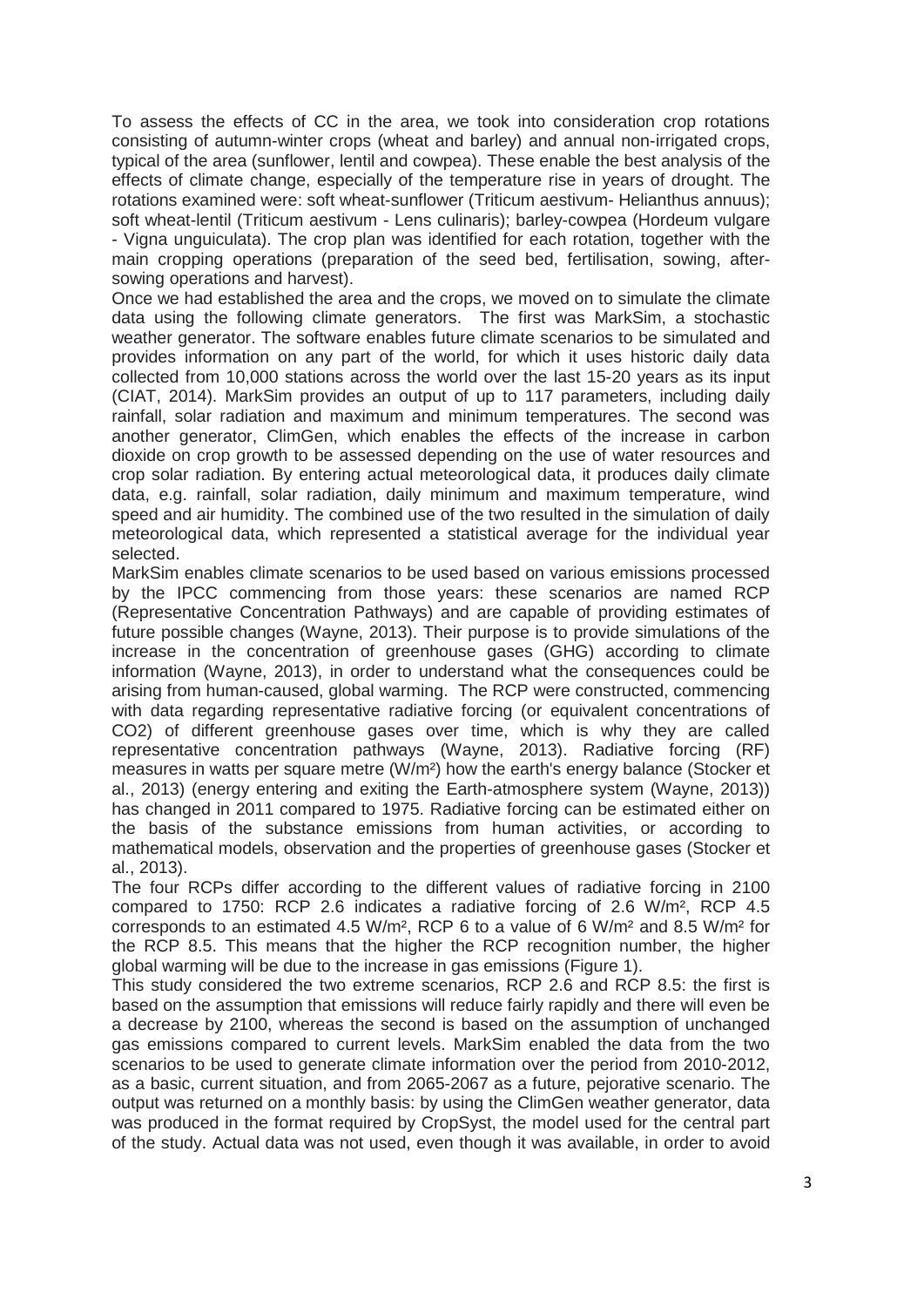different types of errors between real and simulated series from generating unreliable results.



Figure 1: IPCC AR5 Greenhouse Gas Concentration Pathways (source: 5<sup>th</sup> assessment report IPCC, 2013)

All the climate and crop data was then used to perform the simulations using the CropSyst software (Cropping System simulation model) (Stöckle et al., 2003). CropSyst enables daily simulations to be carried out, based on several years and several crops. The variation in plant production is assessed according to specific crop and system management parameters, beginning from a single, biologically and physically, homogeneously manageable area of soil. The required parameters included not only meteorological data, simulated with the weather generators, and all management operations with all the crop growth data, but also specific species data, e.g. the phenology, morphology, growth, the demand for and presence of nitrogen, saline tolerance and response to increased CO2. CropSyst enables estimates to be made of production yields, although the latter must first be calibrated with real data over a basic period. This calibration phase is fundamental, as the software was designed to simulate the effects of climate change in tropical areas (CIAT, 2014). Yields would be underestimated without this calibration.

#### **Results and discussion**

Each rotation examined produced various output files for both conventional and organic cultivation for the basic period (2010-2012) and for the future period (2065- 2067), in order to compare the changes in cultivation of the same crops under different climate situations and with different cropping techniques.

This paper is restricted to reporting two output files: "Harvest" and "Annual" for each rotation and for both cropping operations. However, the two outputs are of different importance. The "Harvest" file gave successive, annual information for both crops in a single agricultural year for each of the six years used in the simulations. The "Annual"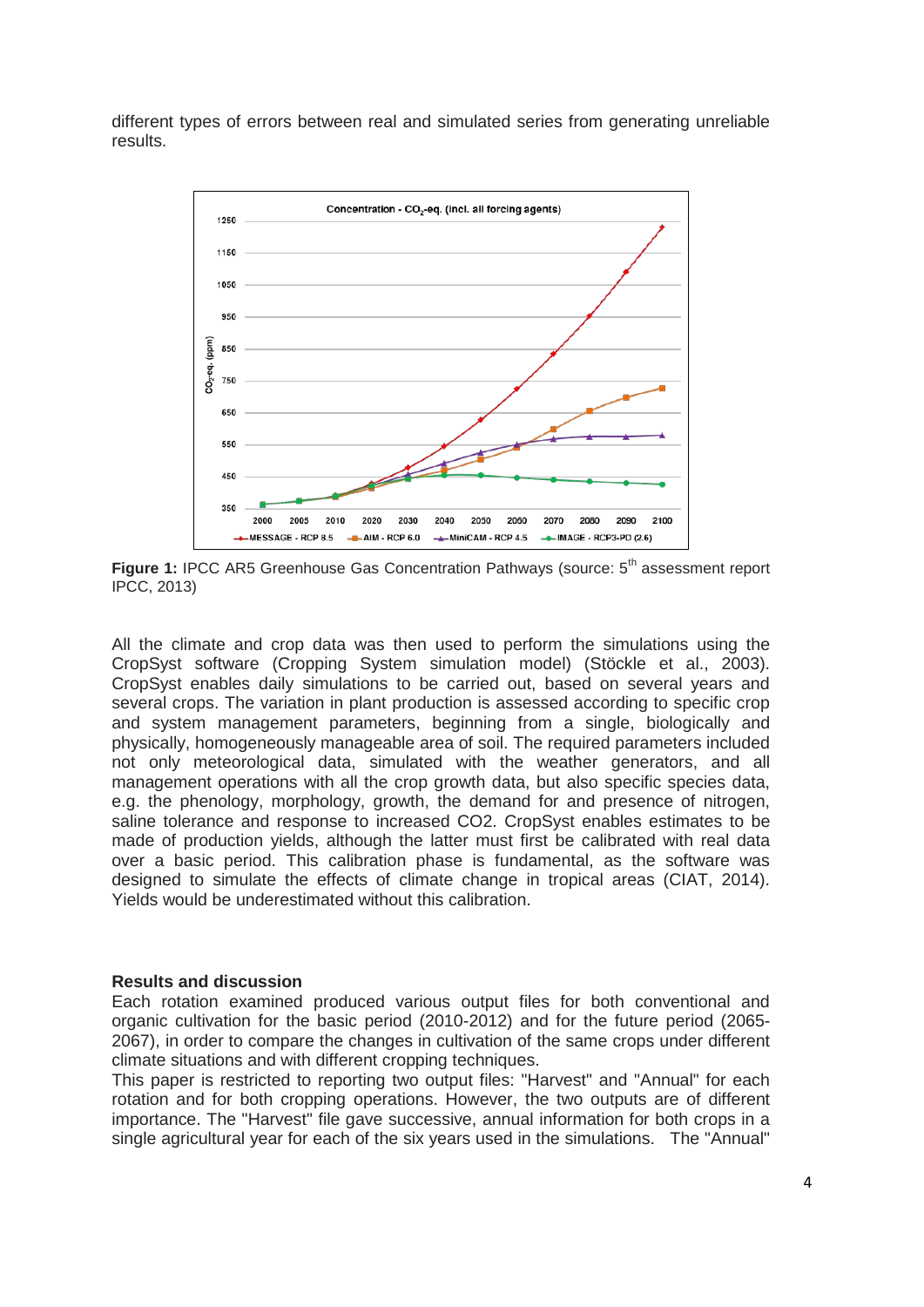



**Figure 2:** comparison of the conventional-organic, wheat-sunflower rotation.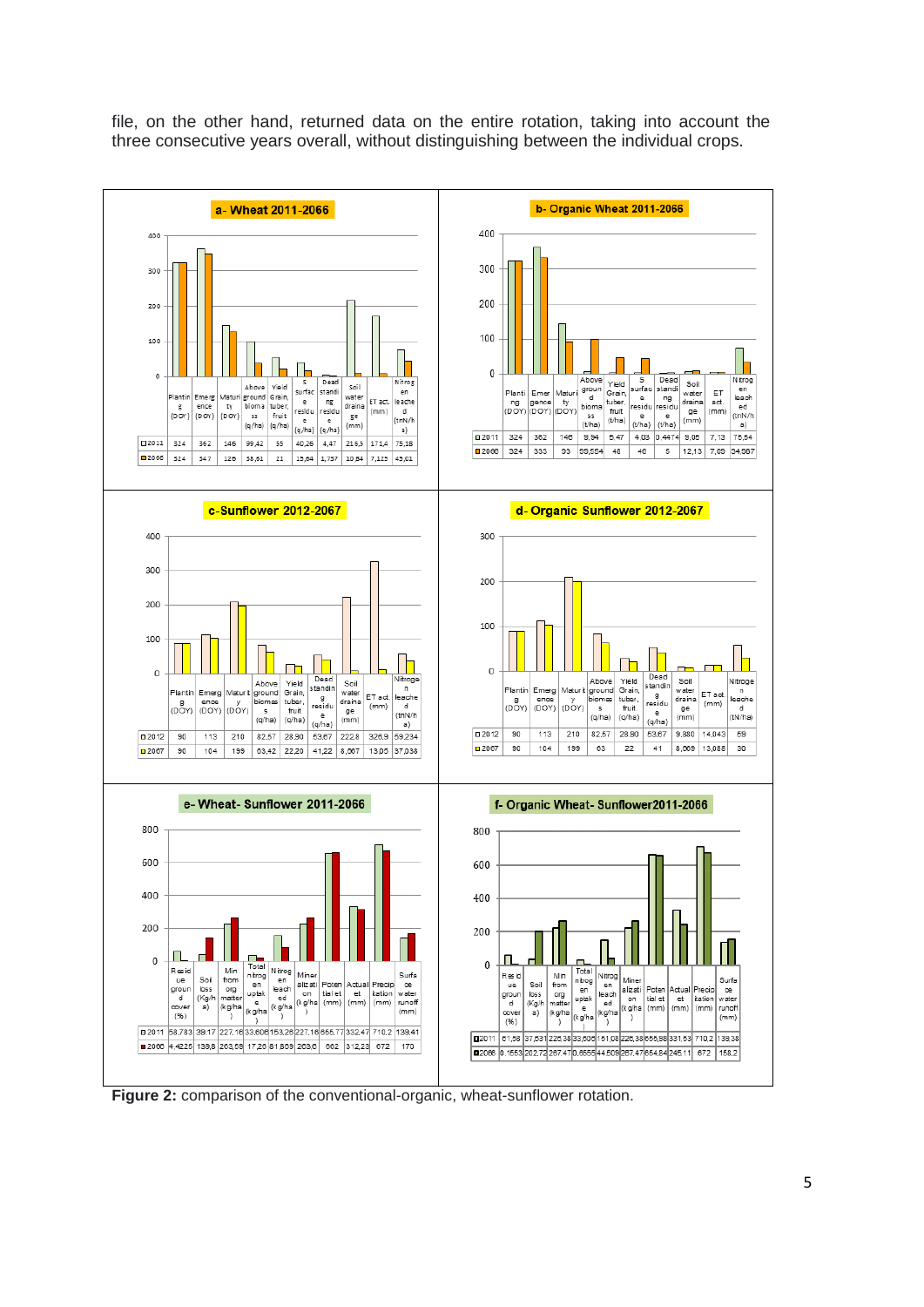The graph in Figure 2 shows the results of the Harvest and Annual output files. More specifically, the first four graphs (a, b, c, d) record the output of each individual crop in the two reference years for both organic and conventional techniques. Graphs 2e and 2f, on the other hand, record the overall result of the rotation for conventional and biological farming, respectively. They take into account the three years of the current scenario (2010-2012) and of the future scenario (2065-2067). The same outline was also used to record the results of the other rotations in figures 4 and 6.

Conventional and organic cultivation is compared directly for the middle year of simulation of the future, pejorative scenario (2066). We decided not to record any temporal variation, but to focus more on the difference between the two production systems. Figure 3 shows the comparison for the wheat-sunflower rotation.

The results for the wheat-lentil rotation were recorded in the same way as for the wheat-sunflower rotation. Figure 4 shows the details of the two Harvest and Annual files and Figure 5 shows only those for conventional and organic systems for 2066.



**Figure 3:** Comparison between the organic system (grey) and the conventional system (orange) for the year 2066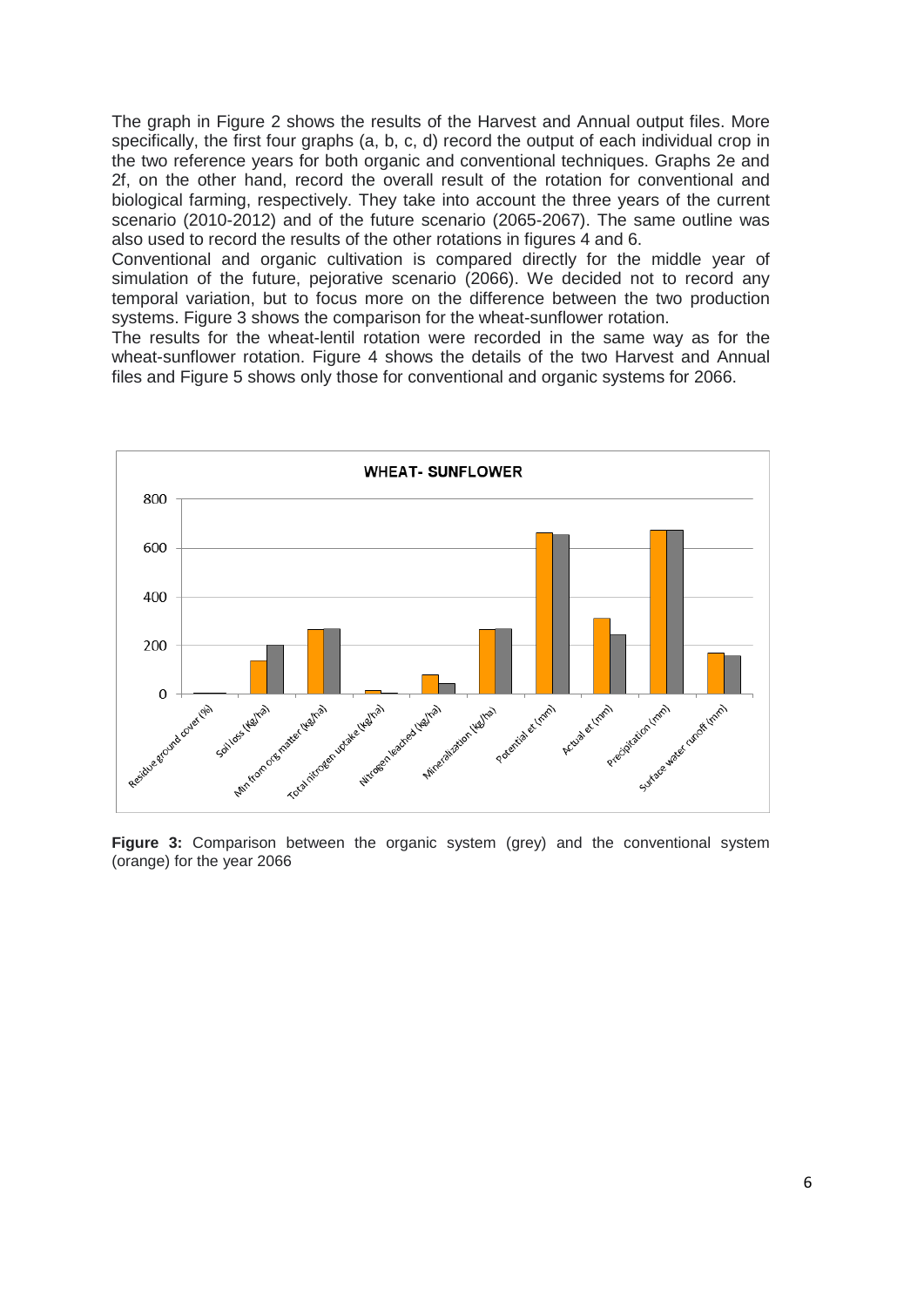

**Figure 4:** comparison of the conventional-organic, wheat-lentil rotation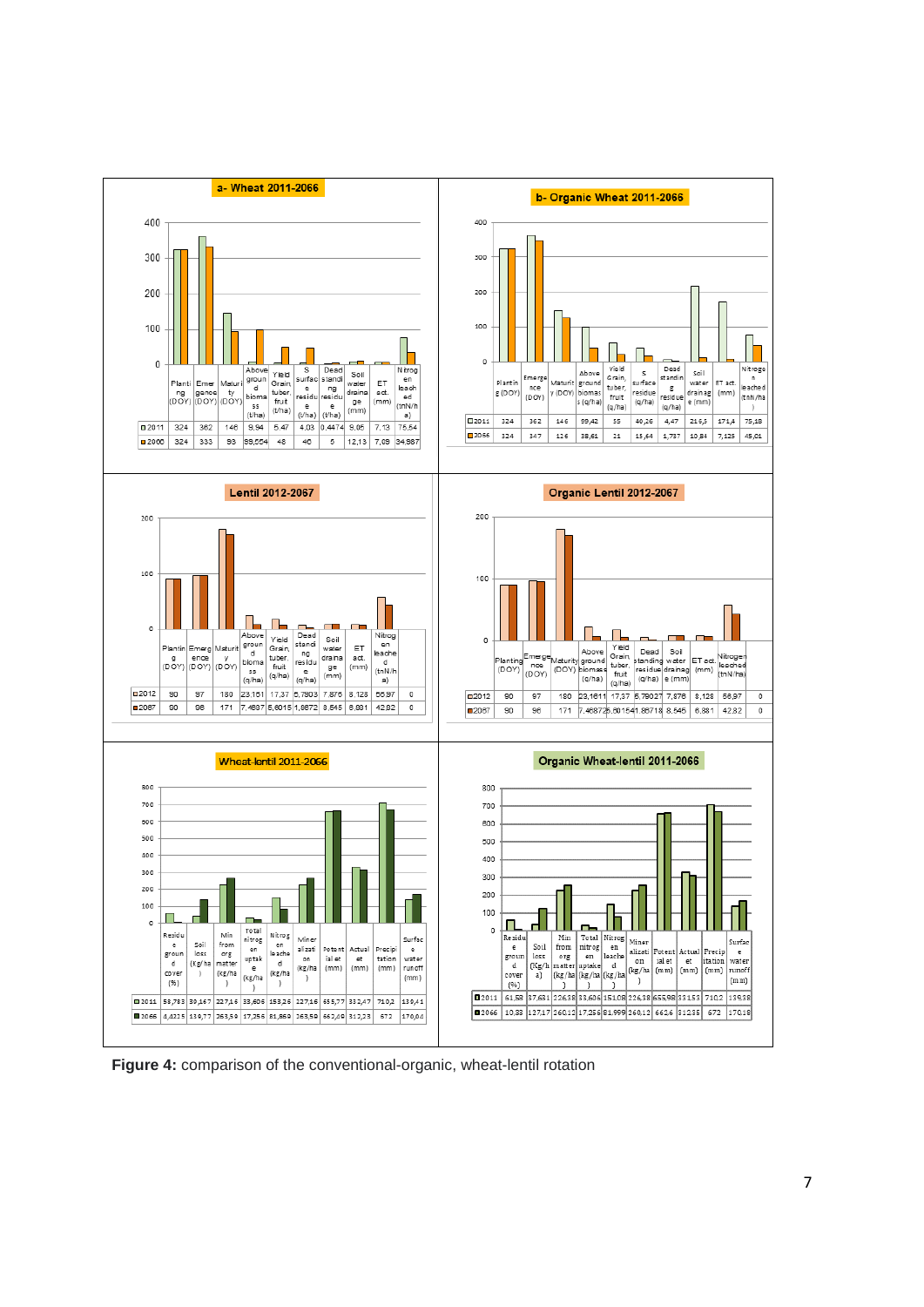The direct comparison between organic and conventional systems shows similar behaviour between organic and conventional cultivation (Figure 5).



**Figure 5**: comparison between the organic system (green) and the conventional system (orange) for the year 2066

Figures 6 and 7 show the results of the last rotation (barley-cowpea) in a similar way to those described above.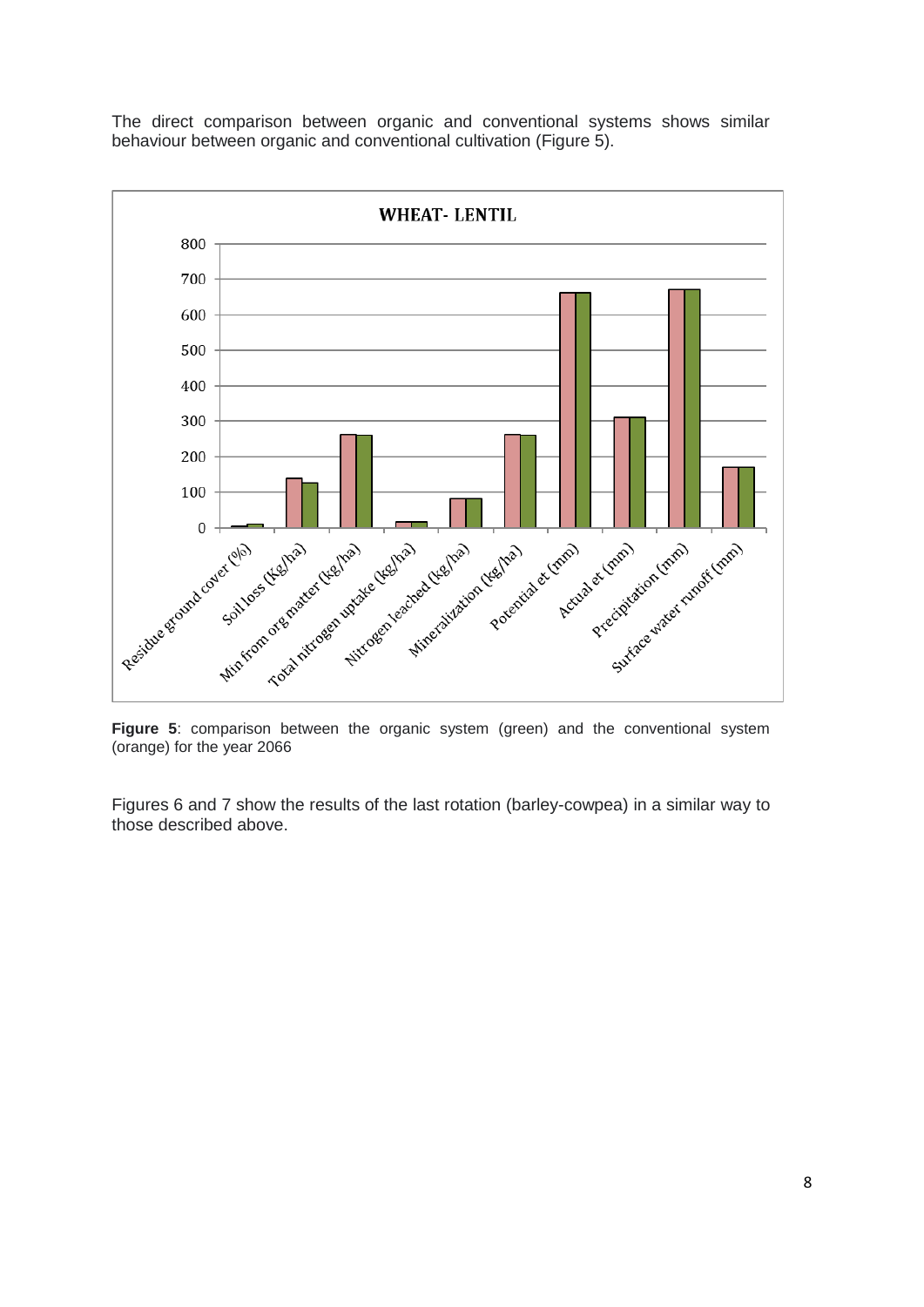

**Figure 6**: comparison of the conventional-organic, barley-cowpea rotation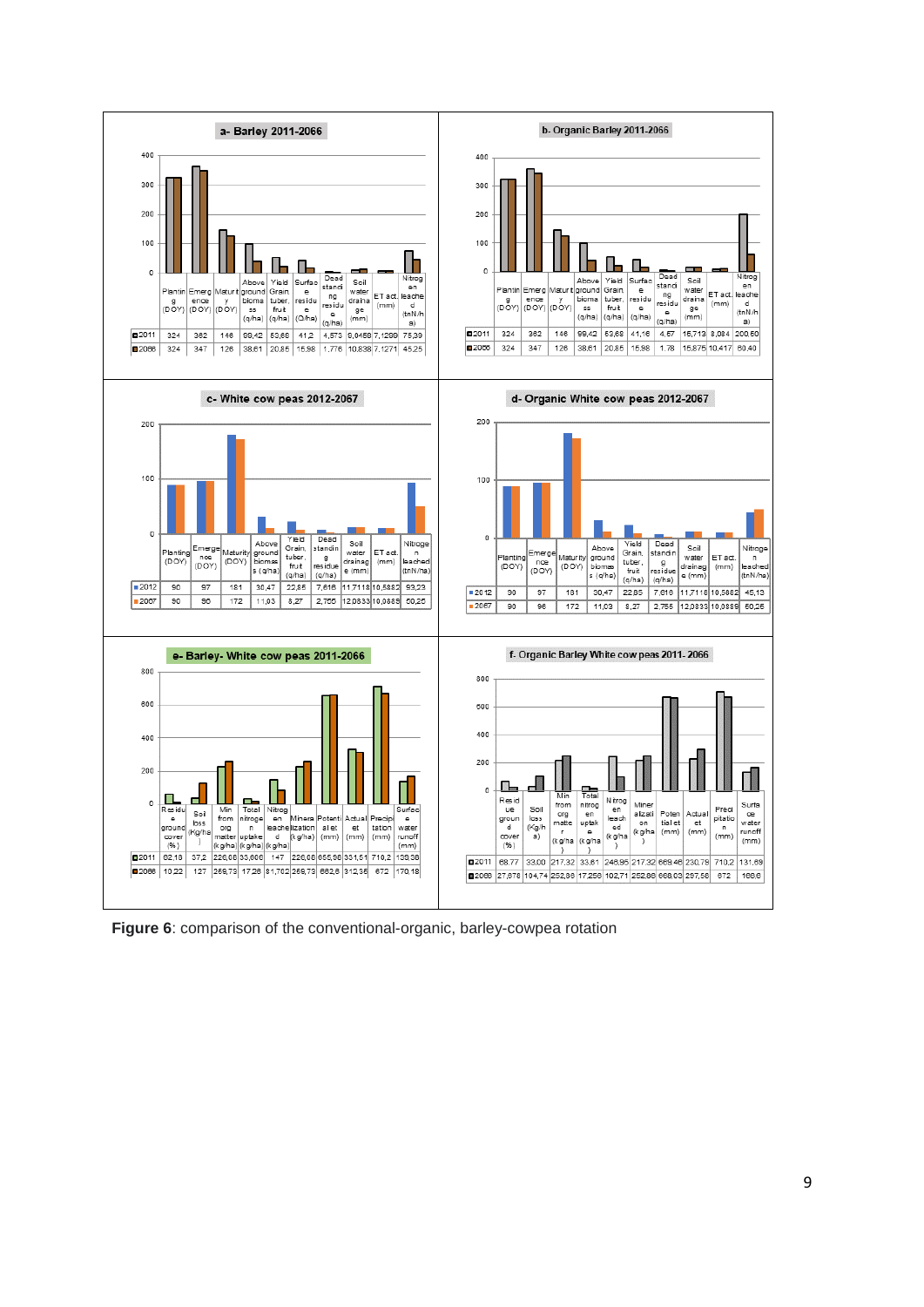

**Figure 7**: comparison between the organic system (green) and the conventional system (mustard) for the year 2066

Looking at the overall data, we can see that from the same day of sowing for the same crop in the two different periods, the future period shows early emergence and ripening, which is particularly marked in the case of the cereals. A comparison of organic and conventional methods in the wheat-sunflower rotation shows the greatest difference between conventional and organic cropping, with the latter clearly earlier. The other two rotations, however, showed very little difference.

Biomass production, both before harvesting and the yield in grain, straw and stubble, decreased in all rotations. More specifically, the comparison between organic and conventional methods showed a greater drop in the organic than in the conventional barley-cowpea rotation. The other rotations did not show clear differences between the two methods.

In the light of these results, we can assume that the rise in temperatures will cause the drop above all during the period of growth as emergence is not as early as ripening. This drop leads to a decrease in yields and, therefore, in marketable production. The datum is comparable to other research studies, which identify a yield drop due to the rise in temperatures for cereals both globally (Asseng et al. 2014) and in the Mediterranean regions of Europe (Bindi and Olesen, 2002). It should be noted that this reduction in Mediterranean areas is not counterbalanced by increased yields at higher latitudes (Peltonen-Sainio et al., 2018).

Let us move on to an analysis of the behaviour of nitrogen. All organic and conventional crops showed an equal absorption level of nitrogen in the first year the rotation was applied, which then dropped in subsequent years. In the case of the wheat-sunflower rotation, after an initial, identical year, absorption decreased considerably, rising once again in the third year. The total results of the two productive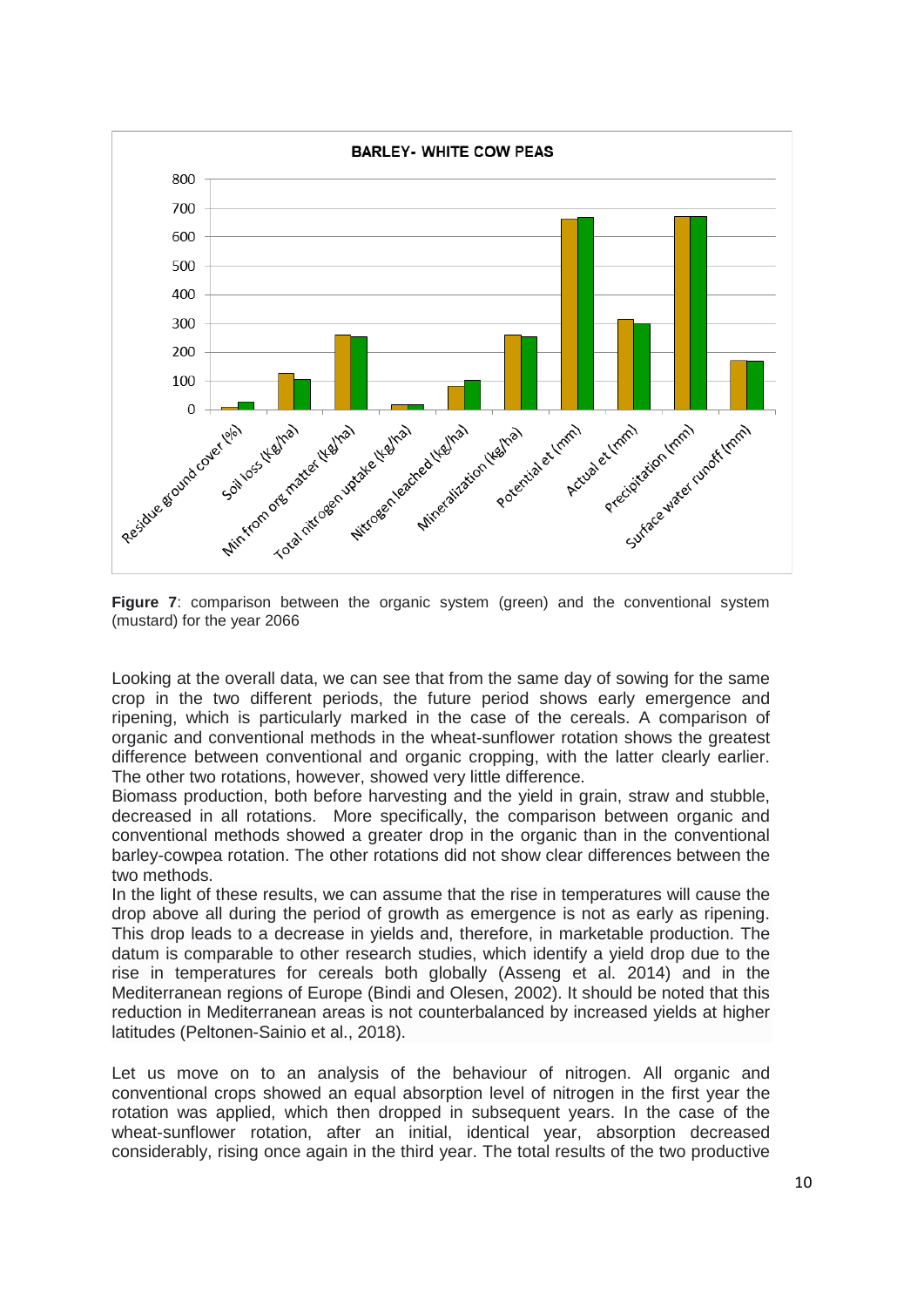systems over the three years were similar, with the exception of the wheat-sunflower rotation, which recorded a lower result.

Nitrogen mineralisation tends to increase for all crops in the future scenario. The conventional wheat-lentil rotation showed a greater level than the organic rotation, whereas the other rotations held similar values. This confirmed what has been proved by forecasts made under conditions of higher temperatures, which will increase the speed at which the organic substance decomposes (Bindi and Olesen, 2011).

Nitrogen leaching decreased for all the crops. With the exception of the wheatsunflower rotation, in which the contrary occurred, although leaching would decrease in the future, it proved to be greater in organic systems compared to conventional techniques. Decreased leaching has also been shown by other simulations (Bindi and Olesen, 2011), and is mainly due to a reduction in rainfall frequency, even though this will be more intense.

The percentage of surface covered by residues decreased for all the rotations. When comparing conventional and biological surface areas, the latter were larger for the wheat-lentil and barley-cowpea rotations. On the contrary, the wheat-sunflower rotation showed the opposite trend, where the conventional surface area was greater. This phenomenon is linked to soil loss, which tended to increase for all the crops. The loss for wheat-lentil and barley-cowpea rotations was greater in the case of conventional production, whereas the wheat-sunflower lost more tons per hectare under organic conditions. Another concause of soil loss was without doubt the presence of more intense and, therefore, more soil aggressive rainfall (Bindi and Olesen, 2002).

The effects of climate change will also be felt on evapotranspiration. Potential evapotranspiration dropped in the first year of simulation and then showed a slight increase in subsequent years. On the other hand, actual evapotranspiration remained fairly unvaried, even though it had a tendency to decrease slightly. This was probably due to less rainfall with fewer risks of soil salinisation via phreatic rise, thus reducing the danger of less fertile soil. Looking at the individual years, potential evapotranspiration dropped in the first year, only to rise slightly in subsequent years. Organic wheat-sunflower and barley-cowpea rotations showed a distinct drop in the first year, which was contained in the second year and then increased slightly in the third year. The actual evapotranspiration decreased no less clearly. Conventional and organic crops differed very little, with the exception of the organic wheat-lentil and barley-cowpea rotations, which were slightly higher than the conventional crop rotations.

Surface run-off water for all the crops continued to increase, and it increased more during the first year. The level proved greater for conventional wheat-lentil and barleycowpea rotations than for the organic crops, whereas conventional and organic wheatsunflower rotations were similar.

Water drainage was slightly greater for all the crops, except for the sunflower, which decreased slightly. A comparison between conventional and organic crops showed that all the latter rotations had greater drainage compared to the former. Surface run-off and water drainage will increase as rainfall becomes more intense.

The comparison between conventional and organic cultivation showed no clear differences. The differences appeared to be ascribable more to the characteristics of the individual crops than to the type of management. This can be seen as a good result as, if organic and conventional methods are similar, the former type of management would be preferable, in order to enable emissions to be reduced and agriculture's contribution to climate change to be restricted. At the same time, we should note how other authors indicate management systems with closer local ties, such as agroecological methods, as more effective solutions in terms of adaptation and mitigation (Altieri et al., 2015).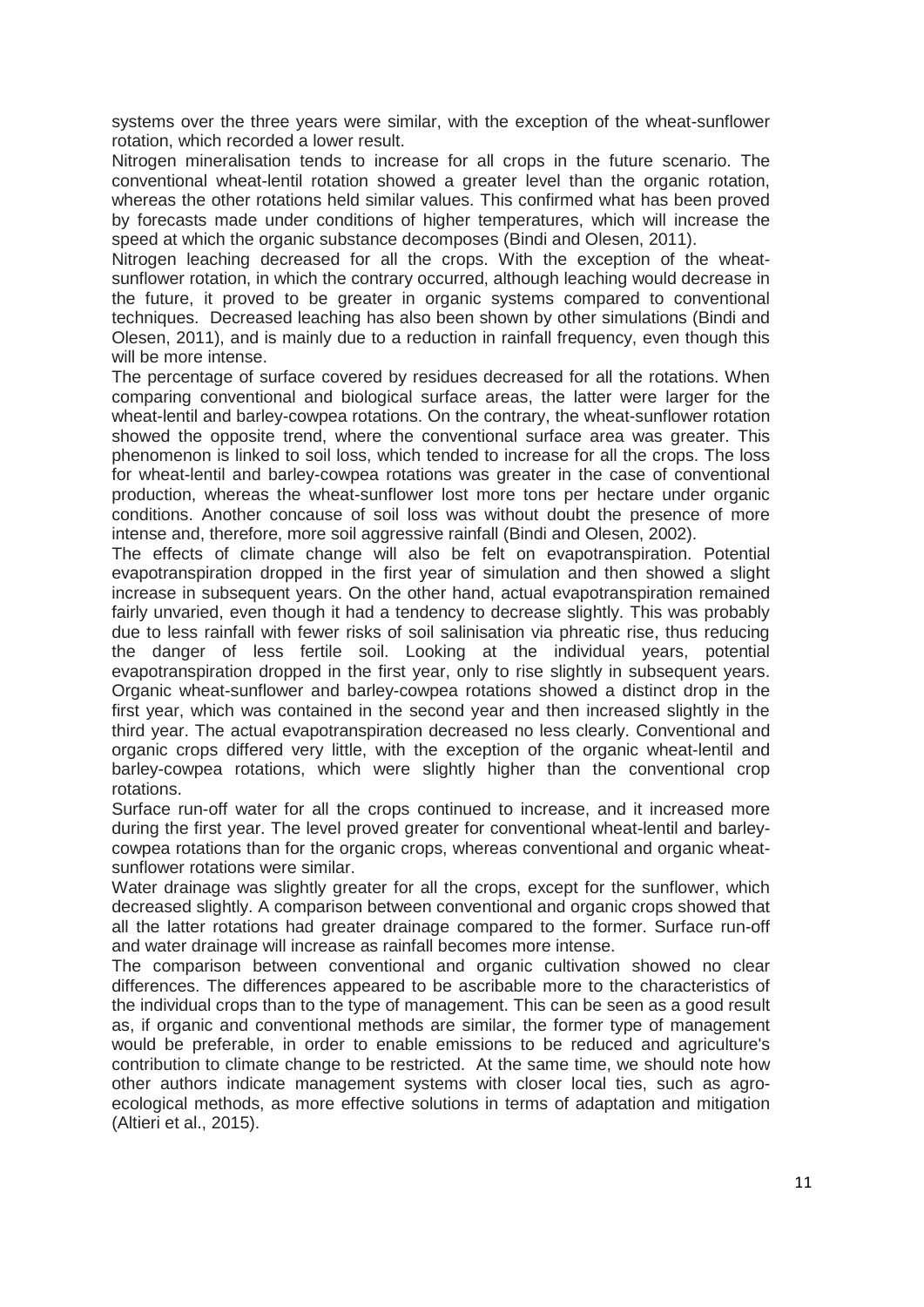#### **Conclusions**

Climate change is an impending reality for human society. The consequences this will have on our productive systems are largely unpredictable. Nevertheless, the knowledge and study of the possible development of production are fundamental factors for us to be able to offer a solution. Without knowing the possible development of the scenarios, we will be unable to apply strategies of mitigation or adaptation.

This paper comes in the wake of literature aiming to assess and analyse the possible evolution of the climate in contained areas and the subsequent developments in production. By analysing a case study, we analysed a possible scenario of evolution, in which man is unable to develop in order to contrast his own contribution to climate change. In the current, international, political framework, that scenario appears to be probable at least. The effects on agriculture have proved significant, above all in terms of a drop in yields, with the imaginable consequences for food safety. The results which can be obtained from simulations, such as those performed in this study, constitute a major work basis for decision-makers, who will be increasingly called upon in future to develop adequate measures of adaptation to the effects of climate change, rather than those of possible mitigation. Only by increasing our knowledge and ability to forecast will it be possible to make technical, management and in some cases structural changes, which may allow our agro-ecosystems to adapt to the new climate conditions and reduce not only the environmental, but also the economic consequences of the changes in progress.

# **REFERENCES**

Altieri M.A., Nicholls C.I., Henao A., Lana M.A (2015). Agroecology and the design of climate change-resilient farming systems. [Agronomy for Sustainable Development,](https://link.springer.com/journal/13593) Volume 35, [Issue](https://link.springer.com/journal/13593/35/3/page/1) 3, pp 869–890.

[Asseng](https://www.nature.com/articles/nclimate2470#auth-1) S., Ewert F., Martre P., Rötter R.P., Lobell D.B, Cammarano D., Kimball B.A., Ottman M.J., Wall G.W., [White](https://www.nature.com/articles/nclimate2470#auth-10) J.W., [Reynolds](https://www.nature.com/articles/nclimate2470#auth-11) M.P., [Alderman](https://www.nature.com/articles/nclimate2470#auth-12) P.D., [Prasad](https://www.nature.com/articles/nclimate2470#auth-13) P. V. V., [Aggarwal](https://www.nature.com/articles/nclimate2470#auth-14) P.K., [Anothai](https://www.nature.com/articles/nclimate2470#auth-15) J., [Basso](https://www.nature.com/articles/nclimate2470#auth-16) B., [Biernath](https://www.nature.com/articles/nclimate2470#auth-17) C., [. Challinor](https://www.nature.com/articles/nclimate2470#auth-18) A. J, [De Sanctis](https://www.nature.com/articles/nclimate2470#auth-19) G., [Doltra](https://www.nature.com/articles/nclimate2470#auth-20) J., [Fereres](https://www.nature.com/articles/nclimate2470#auth-21) E., [Garcia-Vila](https://www.nature.com/articles/nclimate2470#auth-22) M., [Gayler](https://www.nature.com/articles/nclimate2470#auth-23) S., [Hoogenboom](https://www.nature.com/articles/nclimate2470#auth-24) G., [Hunt](https://www.nature.com/articles/nclimate2470#auth-25) L.A., [Izaurralde](https://www.nature.com/articles/nclimate2470#auth-26) R.C., [Jabloun](https://www.nature.com/articles/nclimate2470#auth-27) M., [Jones](https://www.nature.com/articles/nclimate2470#auth-28) C.D., [Kersebaum](https://www.nature.com/articles/nclimate2470#auth-29) K.C., [Koehler](https://www.nature.com/articles/nclimate2470#auth-30) A-K., [Müller](https://www.nature.com/articles/nclimate2470#auth-31) C., [Naresh Kumar](https://www.nature.com/articles/nclimate2470#auth-32) S., [Nendel](https://www.nature.com/articles/nclimate2470#auth-33) C., [O'Leary](https://www.nature.com/articles/nclimate2470#auth-34) G., [Olesen](https://www.nature.com/articles/nclimate2470#auth-35) J. E, [Palosuo](https://www.nature.com/articles/nclimate2470#auth-36) T., [Priesack](https://www.nature.com/articles/nclimate2470#auth-37) E., [Eyshi](https://www.nature.com/articles/nclimate2470#auth-38)  [Rezaei](https://www.nature.com/articles/nclimate2470#auth-38) E., [Ruane](https://www.nature.com/articles/nclimate2470#auth-39) A.C., [Semenov](https://www.nature.com/articles/nclimate2470#auth-40) M.A., [Shcherbak](https://www.nature.com/articles/nclimate2470#auth-41) I., [Stöckle](https://www.nature.com/articles/nclimate2470#auth-42) C., [Stratonovitch](https://www.nature.com/articles/nclimate2470#auth-43) P., [Streck](https://www.nature.com/articles/nclimate2470#auth-44) T., [Supit](https://www.nature.com/articles/nclimate2470#auth-45) I., [Tao](https://www.nature.com/articles/nclimate2470#auth-46) F., [Thorburn](https://www.nature.com/articles/nclimate2470#auth-47) P.J., [Waha](https://www.nature.com/articles/nclimate2470#auth-48) K., [Wang](https://www.nature.com/articles/nclimate2470#auth-49) E., [Wallach](https://www.nature.com/articles/nclimate2470#auth-50) D., [Wolf](https://www.nature.com/articles/nclimate2470#auth-51) J., [Zhao](https://www.nature.com/articles/nclimate2470#auth-52) Z., [Zhu](https://www.nature.com/articles/nclimate2470#auth-53) Y. (2015). Rising temperatures reduce global wheat production. Nature Climate Change volume 5, pp143–147.

Bindi M., Olesen JE (2011) The responses of agriculture in Europe to climate change. In : Reg Environ Change 11 (Suppl 1), pp. 151-156.

Bischetti G., Chiaradia E., Gandolfi C., Monaco F., Sali G. (2014). Irrigation Water Resource: Economic Evaluation and Scenario Analysis in a Rice-cult, 98-125, in Bournaris T., Berbel J., Manos B., Viaggi D., Economics of water management in agriculture, Taylor and Francis, Boca Raton.

CIAT (International Center for Tropical Agriculture) (2014), Generating credible weather data for future climates, pp:1-2.